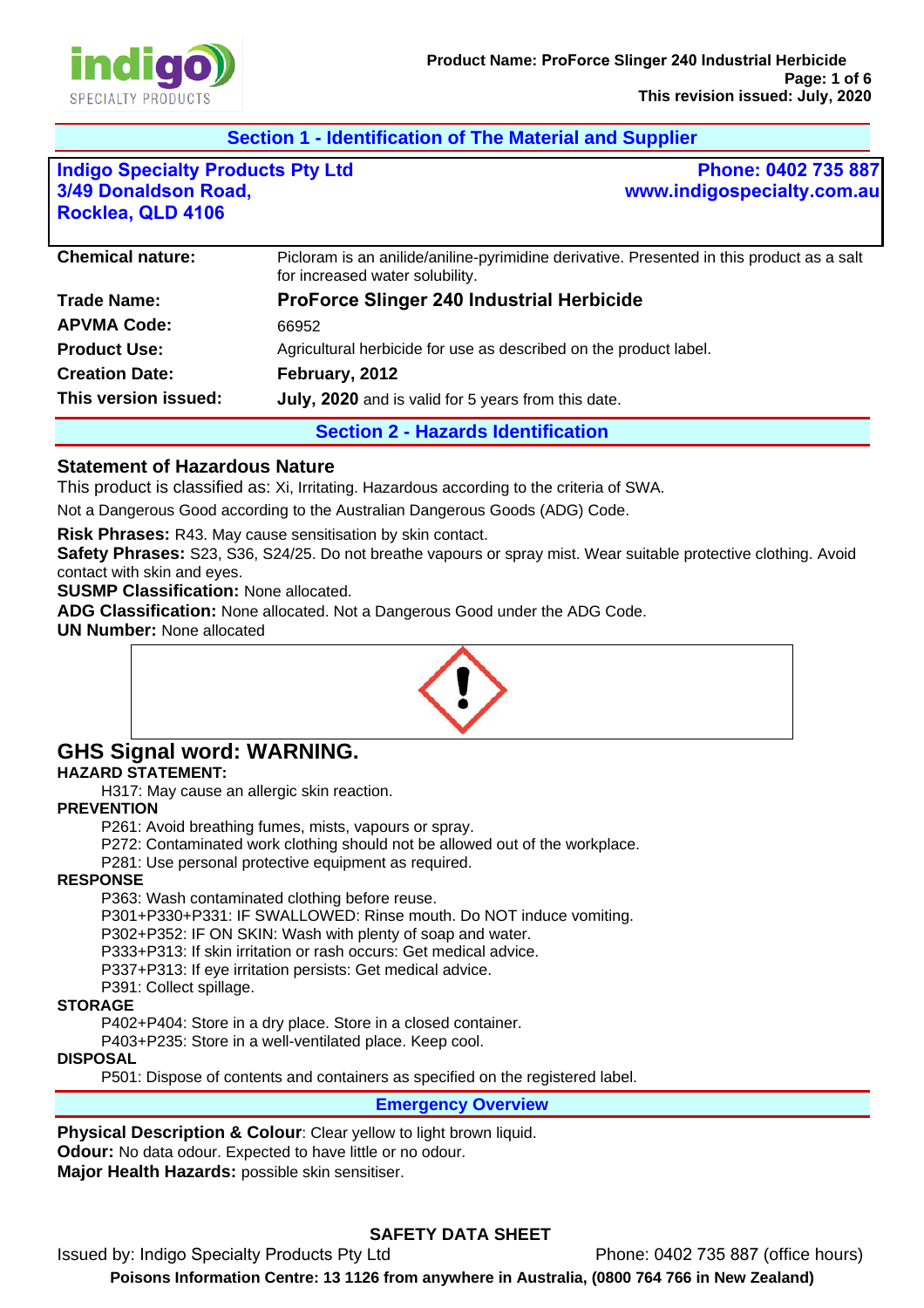

## **Potential Health Effects**

Persons with a know history of sensitisation to this product, or to Picloram should avoid contact with this product.

## **Inhalation:**

**Short Term Exposure:** Available data indicates that this product is not harmful. In addition product is unlikely to cause any discomfort or irritation.

**Long Term Exposure:** No data for health effects associated with long term inhalation.

## **Skin Contact:**

**Short Term Exposure:** Classified as a potential sensitiser by skin contact. Exposure to a skin sensitiser, once sensitisation has occurred, may manifest itself as skin rash or inflammation, and in some individuals this reaction can be severe. However product is unlikely to cause any discomfort in normal use.

**Long Term Exposure:** No data for health effects associated with long term skin exposure.

## **Eye Contact:**

**Short Term Exposure:** This product may be irritating to eyes, but is unlikely to cause anything more than mild transient discomfort.

**Long Term Exposure:** No data for health effects associated with long term eye exposure.

## **Ingestion:**

**Short Term Exposure:** Significant oral exposure is considered to be unlikely. However, this product may be irritating to mucous membranes but is unlikely to cause anything more than transient discomfort.

**Long Term Exposure:** No data for health effects associated with long term ingestion.

## **Carcinogen Status:**

**SWA:** No significant ingredient is classified as carcinogenic by SWA.

**NTP:** No significant ingredient is classified as carcinogenic by NTP.

**IARC:** No significant ingredient is classified as carcinogenic by IARC.

| <b>Section 3 - Composition/Information on Ingredients</b> |               |          |                                                    |         |  |
|-----------------------------------------------------------|---------------|----------|----------------------------------------------------|---------|--|
| Ingredients                                               | <b>CAS No</b> | Conc,%   | TWA (mg/m <sup>3</sup> ) STEL (mg/m <sup>3</sup> ) |         |  |
| Picloram, as the potassium salt                           | 2545-60-0     | 240a/L   | not set                                            | not set |  |
| Other non hazardous ingredients                           | secret        | ~10      | not set                                            | not set |  |
| Water                                                     | 7732-18-5     | to $100$ | not set                                            | not set |  |
|                                                           |               |          |                                                    |         |  |

This is a commercial product whose exact ratio of components may vary slightly. Minor quantities of other non hazardous ingredients are also possible.

The SWA TWA exposure value is the average airborne concentration of a particular substance when calculated over a normal 8 hour working day for a 5 day working week. The STEL (Short Term Exposure Limit) is an exposure value that may be equalled (but should not be exceeded) for no longer than 15 minutes and should not be repeated more than 4 times per day. There should be at least 60 minutes between successive exposures at the STEL. The term "peak "is used when the TWA limit, because of the rapid action of the substance, should never be exceeded, even briefly.

# **Section 4 - First Aid Measures**

## **General Information:**

You should call The Poisons Information Centre if you feel that you may have been poisoned, burned or irritated by this product. The number is 13 1126 from anywhere in Australia (0800 764 766 in New Zealand) and is available at all times. Have this SDS with you when you call.

**Inhalation:** First aid is not generally required. If in doubt, contact a Poisons Information Centre or a doctor. **Skin Contact:** Irritation is unlikely. However, if irritation does occur, flush with lukewarm, gently flowing water for 5 minutes or until chemical is removed.

**Eye Contact:** No effects expected. If irritation does occur, flush contaminated eye(s) with lukewarm, gently flowing water for 5 minutes or until the product is removed. Obtain medical advice if irritation becomes painful or lasts more than a few minutes. Take special care if exposed person is wearing contact lenses.

**Ingestion:** If product is swallowed or gets in mouth, do NOT induce vomiting; wash mouth with water and give some water to drink. If symptoms develop, or if in doubt contact a Poisons Information Centre or a doctor.

# **Section 5 - Fire Fighting Measures**

**Fire and Explosion Hazards**: The major hazard in fires is usually inhalation of heated and toxic or oxygen deficient (or both), fire gases. There is no risk of an explosion from this product under normal circumstances if it is involved in a fire.

# **SAFETY DATA SHEET**

Issued by: Indigo Specialty Products Pty Ltd Phone: 0402 735 887 (office hours)

**Poisons Information Centre: 13 1126 from anywhere in Australia, (0800 764 766 in New Zealand)**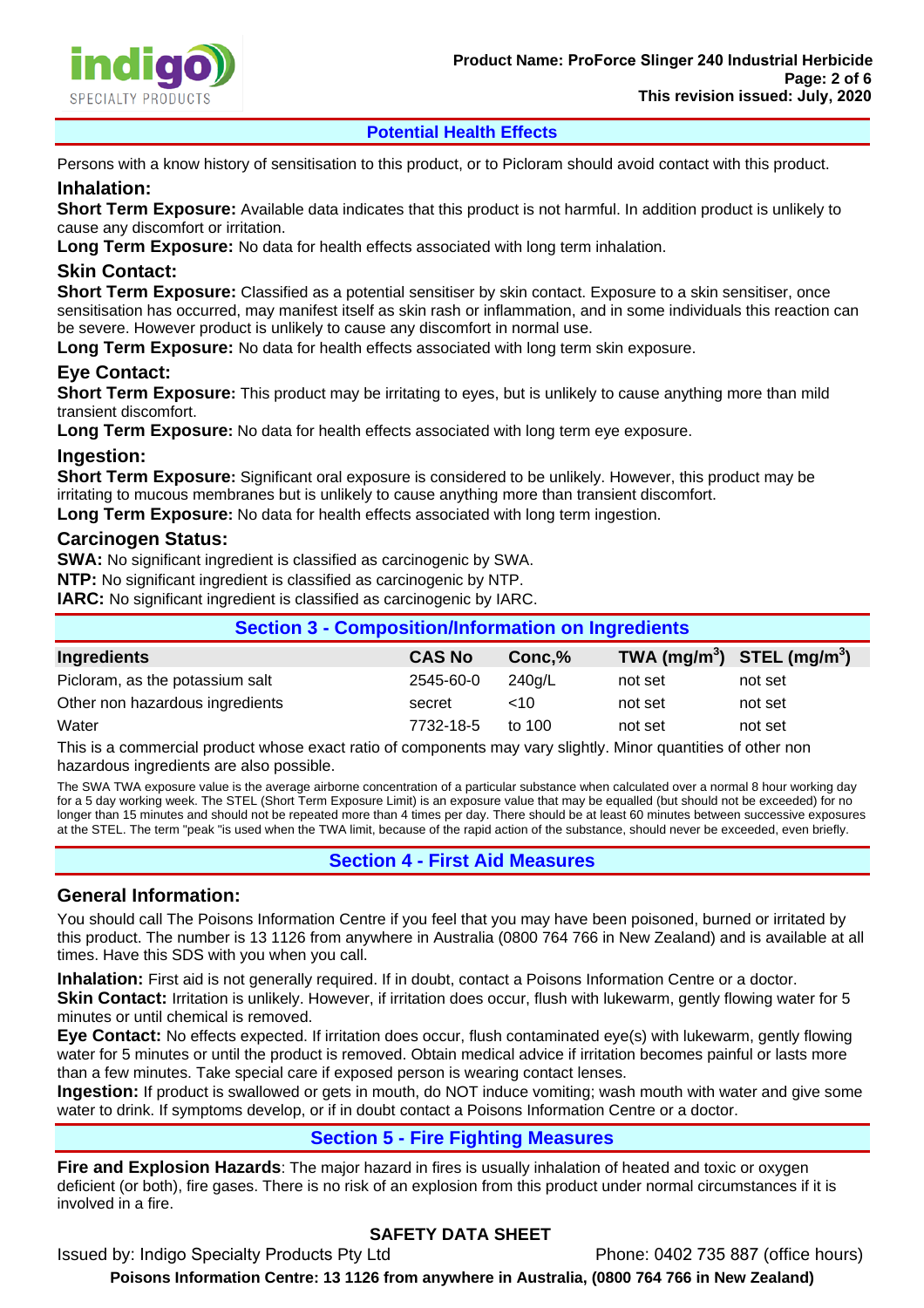

Only small quantities of decomposition products are expected from this product at temperatures normally achieved in a fire. This will only occur after heating to dryness.

Fire decomposition products from this product are likely to be irritating if inhaled.

**Extinguishing Media:** Not combustible. Use extinguishing media suited to burning materials.

**Fire Fighting:** If a significant quantity of this product is involved in a fire, call the fire brigade.

**Flash point:** Does not burn. **Upper Flammability Limit:** Does not burn. **Lower Flammability Limit:** Does not burn.

**Autoignition temperature:** Not applicable - does not burn. **Flammability Class:** Does not burn.

## **Section 6 - Accidental Release Measures**

**Accidental release:** Minor spills do not normally need any special cleanup measures. In the event of a major spill, prevent spillage from entering drains or water courses. As a minimum, wear overalls, goggles and gloves. No special recommendations for clothing materials. Eye/face protective equipment should comprise as a minimum, protective goggles. If there is a significant chance that vapours or mists are likely to build up in the cleanup area, we recommend that you use a respirator. Usually, no respirator is necessary when using this product. However, if you have any doubts consult the Australian Standard mentioned below (section 8).

Stop leak if safe to do so, and contain spill. Absorb onto sand, vermiculite or other suitable absorbent material. If spill is too large or if absorbent material is not available, try to create a dike to stop material spreading or going into drains or waterways. Sweep up and shovel or collect recoverable product into labelled containers for recycling or salvage, and dispose of promptly. Recycle containers wherever possible after careful cleaning. Refer to product label for specific instructions. After spills, wash area preventing runoff from entering drains. If a significant quantity of material enters drains, advise emergency services. Full details regarding disposal of used containers, spillage and unused material may be found on the label. If there is any conflict between this SDS and the label, instructions on the label prevail. Ensure legality of disposal by consulting regulations prior to disposal. Thoroughly launder protective clothing before storage or re-use. Advise laundry of nature of contamination when sending contaminated clothing to laundry.

## **Section 7 - Handling and Storage**

**Handling:** Keep exposure to this product to a minimum, and minimise the quantities kept in work areas. Check Section 8 of this SDS for details of personal protective measures, and make sure that those measures are followed. The measures detailed below under "Storage" should be followed during handling in order to minimise risks to persons using the product in the workplace. Also, avoid contact or contamination of product with incompatible materials listed in Section 10.

**Storage:** Store in the closed original container in a dry, cool, well-ventilated area out of direct sunlight. Make sure that the product does not come into contact with substances listed under "Incompatibilities" in Section 10. Some liquid preparations settle or separate on standing and may require stirring before use. Check packaging - there may be further storage instructions on the label.

# **Section 8 - Exposure Controls and Personal Protection**

The following Australian Standards will provide general advice regarding safety clothing and equipment:

Respiratory equipment: **AS/NZS 1715**, Protective Gloves: **AS 2161**, Occupational Protective Clothing: AS/NZS 4501 set 2008, Industrial Eye Protection: **AS1336** and **AS/NZS 1337**, Occupational Protective Footwear: **AS/NZS2210**.

**SWA Exposure Limits TWA (mg/m<sup>3</sup> ) STEL (mg/m<sup>3</sup> )**  Exposure limits have not been established by SWA for any of the significant ingredients in this product.

The ADI for Picloram is set at 0.07mg/kg/day. The corresponding NOEL is set at 7mg/kg/day. ADI means Acceptable Daily Intake and NOEL means No-observable-effect-level. Values taken from Australian ADI List, June 2014.

No special equipment is usually needed when occasionally handling small quantities. The following instructions are for bulk handling or where regular exposure in an occupational setting occurs without proper containment systems. **Ventilation:** This product should only be used in a well ventilated area. If natural ventilation is inadequate, use of a fan is suggested.

**Eye Protection:** Eye protection such as protective glasses or goggles is recommended when this product is being used.

**Skin Protection:** The information at hand indicates that this product is not harmful to most persons and that normally no special skin protection is necessary. However, we suggest that you routinely avoid contact with all chemical products and that you wear suitable gloves (preferably elbow-length) when skin contact is likely. **Protective Material Types:** We suggest that protective clothing be made from the following materials: PVC.

# **SAFETY DATA SHEET**

Issued by: Indigo Specialty Products Pty Ltd Phone: 0402 735 887 (office hours)

**Poisons Information Centre: 13 1126 from anywhere in Australia, (0800 764 766 in New Zealand)**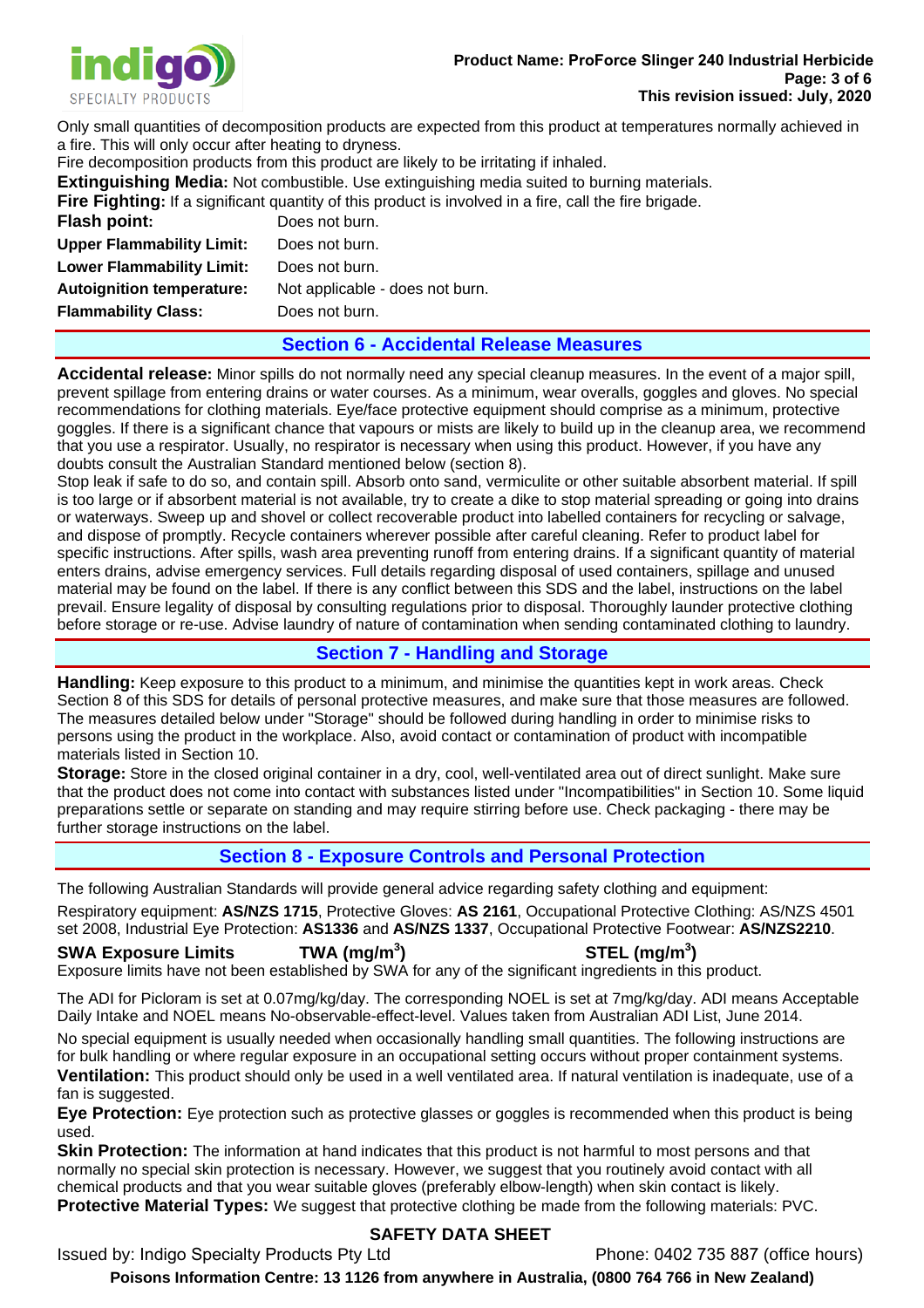

**Respirator:** Usually, no respirator is necessary when using this product. However, if you have any doubts consult the Australian Standard mentioned above.

Safety deluge showers should, if practical, be provided near to where this product is being handled commercially.

| <b>Section 9 - Physical and Chemical Properties:</b> |                                                     |  |  |  |
|------------------------------------------------------|-----------------------------------------------------|--|--|--|
| <b>Physical Description &amp; colour:</b>            | Clear yellow to light brown liquid.                 |  |  |  |
| Odour:                                               | No data odour. Expected to have little or no odour. |  |  |  |
| <b>Boiling Point:</b>                                | Approximately 100°C at 100kPa.                      |  |  |  |
| <b>Freezing/Melting Point:</b>                       | Below 0°C.                                          |  |  |  |
| <b>Volatiles:</b>                                    | Water component.                                    |  |  |  |
| <b>Vapour Pressure:</b>                              | 2.37 kPa at 20°C (water vapour pressure).           |  |  |  |
| <b>Vapour Density:</b>                               | As for water.                                       |  |  |  |
| <b>Specific Gravity:</b>                             | No data.                                            |  |  |  |
| <b>Water Solubility:</b>                             | Completely soluble in water.                        |  |  |  |
| pH:                                                  | 6 to 10 (specification; as supplied).               |  |  |  |
| <b>Volatility:</b>                                   | No data.                                            |  |  |  |
| <b>Odour Threshold:</b>                              | No data.                                            |  |  |  |
| <b>Evaporation Rate:</b>                             | As for water.                                       |  |  |  |
| <b>Coeff Oil/water Distribution:</b>                 | No data                                             |  |  |  |
| <b>Autoignition temp:</b>                            | Not applicable - does not burn.                     |  |  |  |

## **Section 10 - Stability and Reactivity**

**Reactivity:** This product is unlikely to react or decompose under normal storage conditions. However, if you have any doubts, contact the supplier for advice on shelf life properties.

**Conditions to Avoid:** Store in the closed original container in a dry, cool, well-ventilated area out of direct sunlight. **Incompatibilities:** strong acids, strong bases, strong oxidising agents.

**Fire Decomposition:** Only small quantities of decomposition products are expected from this product at temperatures normally achieved in a fire. This will only occur after heating to dryness. Combustion forms carbon dioxide, and if incomplete, carbon monoxide and smoke. Water is also formed. May form nitrogen and its compounds, and under some circumstances, oxides of nitrogen. Occasionally hydrogen cyanide gas in reducing atmospheres. May form hydrogen chloride gas, other compounds of chlorine. Potassium compounds. Carbon monoxide poisoning produces headache, weakness, nausea, dizziness, confusion, dimness of vision, disturbance of judgment, and unconsciousness followed by coma and death.

**Polymerisation:** This product will not undergo polymerisation reactions.

## **Section 11 - Toxicological Information**

**Local Effects:** 

**Target Organs:** There is no data to hand indicating any particular target organs.

**Classification of Hazardous Ingredients** 

#### Ingredient **Risk Phrases**

No ingredient mentioned in the HSIS Database is present in this product at hazardous concentrations.

**Toxicity: Acute toxicity:** Picloram is practically nontoxic via ingestion, with reported oral LD<sub>50</sub> values of greater than 5000mg/kg to 8200mg/kg in rats, 2000 to 4000mg/kg in mice, and approximately 2000mg/kg in rabbits. The reported dermal  $LD_{50}$  in rabbits is greater than 4000mg/kg, a level which produced no mortality or toxic signs. This indicates slight toxicity via the dermal route as well. Technical Picloram is reported to cause no skin and moderate eye irritation in the rabbit, and to cause no skin sensitization in the guinea pig. Some formulations have caused mild or slight skin irritation and skin sensitization in test animals. There is no documented history of human intoxication by Picloram, so symptoms of acute exposure are difficult to characterize.

NOTE: Office of Chemical Safety (OCS) has determined that this product should be assigned R43 – May cause sensitisation by skin contact. Persons with a know history of sensitisation to this product, or to Picloram should avoid contact with this product.

**Chronic toxicity:** Male mice receiving Picloram at dietary doses of 1000 to 2000mg/kg/day over 32 days showed no clinical signs of toxicity nor changes in blood chemistry, but females did show decreased body weight and increased liver weights. Liver effects were also seen in rats at very high doses of 3000mg/kg/day over an exposure period of 90 days, and above 225mg/kg/day for 90 days. Dogs, sheep, and beef cattle fed low levels of Picloram for a month

# **SAFETY DATA SHEET**

Issued by: Indigo Specialty Products Pty Ltd Phone: 0402 735 887 (office hours) **Poisons Information Centre: 13 1126 from anywhere in Australia, (0800 764 766 in New Zealand)**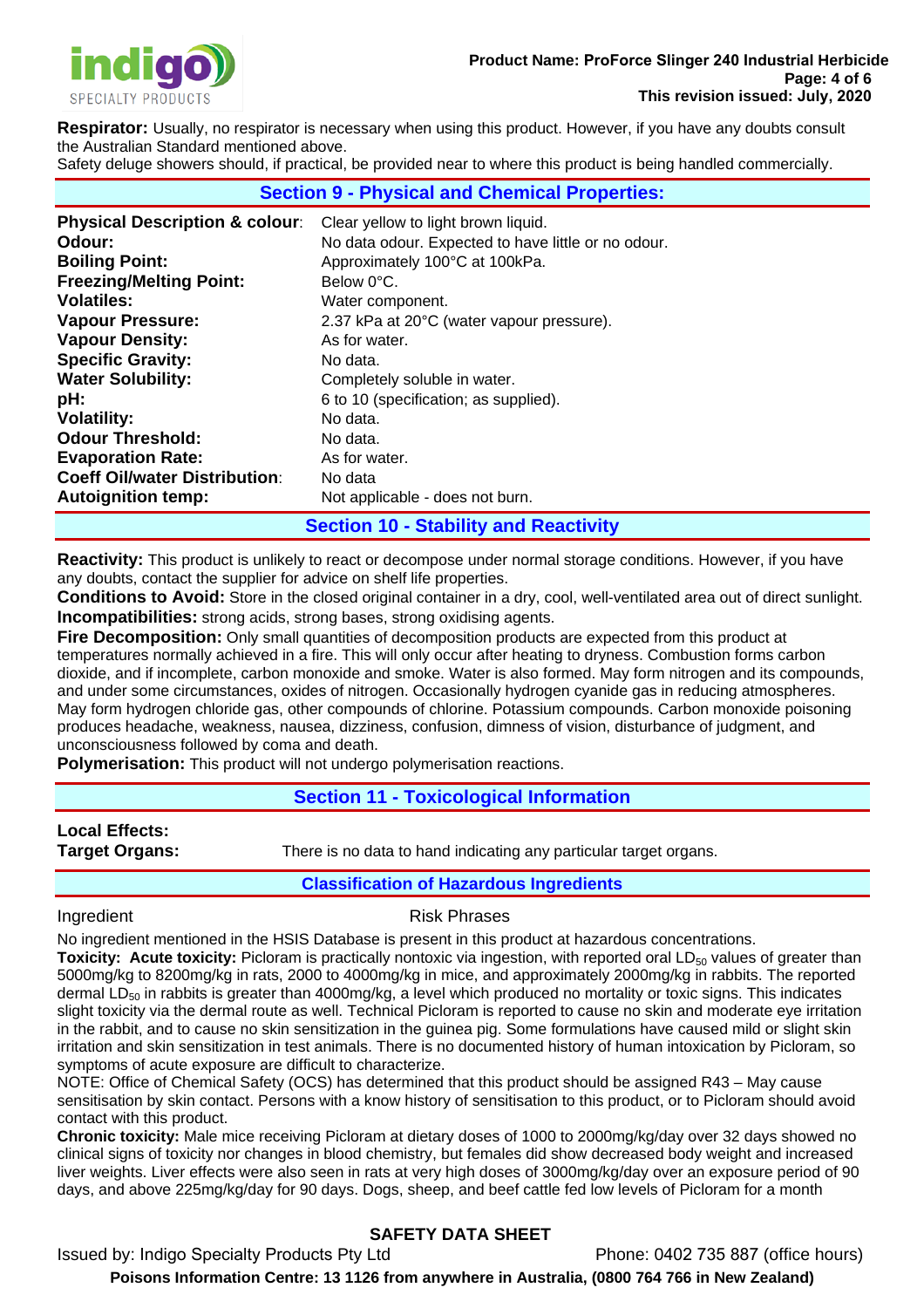

experienced no toxic effects. The ester and triisopropanolamine salt showed low toxicity in animal tests. Picloram may show additive effects if mixed with other herbicides such as 2,4-D.

No evidence of Teratogenic, Mutagenic or Carcinogenic effects.

**Section 12 - Ecological Information** 

Insufficient data to be sure of status.

**Effects on birds:** Picloram is slightly to practically nontoxic to birds; the acute oral LD<sub>50</sub> is greater than 2000 to 5000mg/kg in ducks, pheasants and quail, with no mortality seen at even the highest levels.

**Effects on aquatic organisms:** Picloram is slightly to moderately toxic to fish and aquatic invertebrates. The 48-hour  $LC_{50}$  in Daphnia is 50mg/L, indicating moderate toxicity. Most salts are of similar or lesser toxicity, but the isooctyl ester may be highly toxic. The reported 96-hour  $LC_{50}$  for the isooctyl ester in rainbow trout is  $4mg/L$ , and in channel catfish is 1.4mg/L. Other LC<sub>50</sub> values in aquatic invertebrates ranged from 10 to 68mg/L. Picloram is not expected to accumulate appreciably in aquatic organisms; the measured bioconcentration factor in bluegill sunfish was less than 0.54.

**Effects on other organisms:** The compound is nontoxic to bees.

#### **Environmental Fate:**

**Breakdown in soil and groundwater:** Picloram is moderately to highly persistent in the soil environment, with reported field half-lives from 20 to 300 days and an estimated average of 90 days. Photodegradation is significant only on the soil surface and volatilization is practically nil.

**Breakdown in water:** In laboratory studies, sunlight readily broke down Picloram in water, with a half-life of 2.6 days. Herbicide levels in farm ponds were 1mg/L directly following spraying, and decreased to 0.01mg/L within 100 days, primarily due to dilution and the action of sunlight.

**Breakdown in vegetation:** Picloram is readily absorbed by plant roots, less so by the foliage, and is readily translocated throughout plants. It remains stable and intact in plants.

## **Section 13 - Disposal Considerations**

**Disposal:** Special help is available for the disposal of Agricultural Chemicals. The product label will give general advice regarding disposal of small quantities, and how to cleanse containers. However, for help with the collection of unwanted rural chemicals, contact ChemClear 1800 008 182 http://www.chemclear.com.au/ and for help with the disposal of empty drums, contact DrumMuster http://www.drummuster.com.au/ where you will find contact details for your area.

# **Section 14 - Transport Information**

**ADG Code:** This product is not classified as a Dangerous Good. No special transport conditions are necessary unless required by other regulations.

# **Section 15 - Regulatory Information**

**AICS:** All of the significant ingredients in this formulation are compliant with NICNAS regulations. The following ingredient: Picloram, is mentioned in the SUSMP.

# **Section 16 - Other Information**

#### **This SDS contains only safety-related information. For other data see product literature.**

| Acronyms:           |                                                                                                                        |
|---------------------|------------------------------------------------------------------------------------------------------------------------|
| <b>ADG Code</b>     | Australian Code for the Transport of Dangerous Goods by Road and Rail $(7^{\text{th}})$ edition)                       |
| <b>AICS</b>         | Australian Inventory of Chemical Substances                                                                            |
| <b>SWA</b>          | Safe Work Australia, formerly ASCC and NOHSC                                                                           |
| <b>CAS number</b>   | <b>Chemical Abstracts Service Registry Number</b>                                                                      |
| <b>Hazchem Code</b> | Emergency action code of numbers and letters that provide information to emergency<br>services especially firefighters |
| <b>IARC</b>         | International Agency for Research on Cancer                                                                            |
| <b>NOS</b>          | Not otherwise specified                                                                                                |
| <b>NTP</b>          | National Toxicology Program (USA)                                                                                      |
| <b>R-Phrase</b>     | <b>Risk Phrase</b>                                                                                                     |
| <b>SUSMP</b>        | Standard for the Uniform Scheduling of Medicines & Poisons                                                             |
| <b>UN Number</b>    | United Nations Number                                                                                                  |
|                     | THIS SDS SUMMARISES OUR BEST KNOWLEDGE OF THE HEALTH AND SAFETY HAZARD INFORMATION OF THE PRODUCT AND HOV              |

THIS SDS SUMMARISES OUR BEST KNOWLEDGE OF THE HEALTH AND SAFETY HAZARD INFORMATION OF THE PRODUCT AND HOW TO SAFELY HANDLE AND USE THE PRODUCT IN THE WORKPLACE. EACH USER MUST REVIEW THIS SDS IN THE CONTEXT OF HOW THE PRODUCT WILL BE HANDLED AND USED IN THE WORKPLACE.

# **SAFETY DATA SHEET**

Issued by: Indigo Specialty Products Pty Ltd Phone: 0402 735 887 (office hours)

**Poisons Information Centre: 13 1126 from anywhere in Australia, (0800 764 766 in New Zealand)**